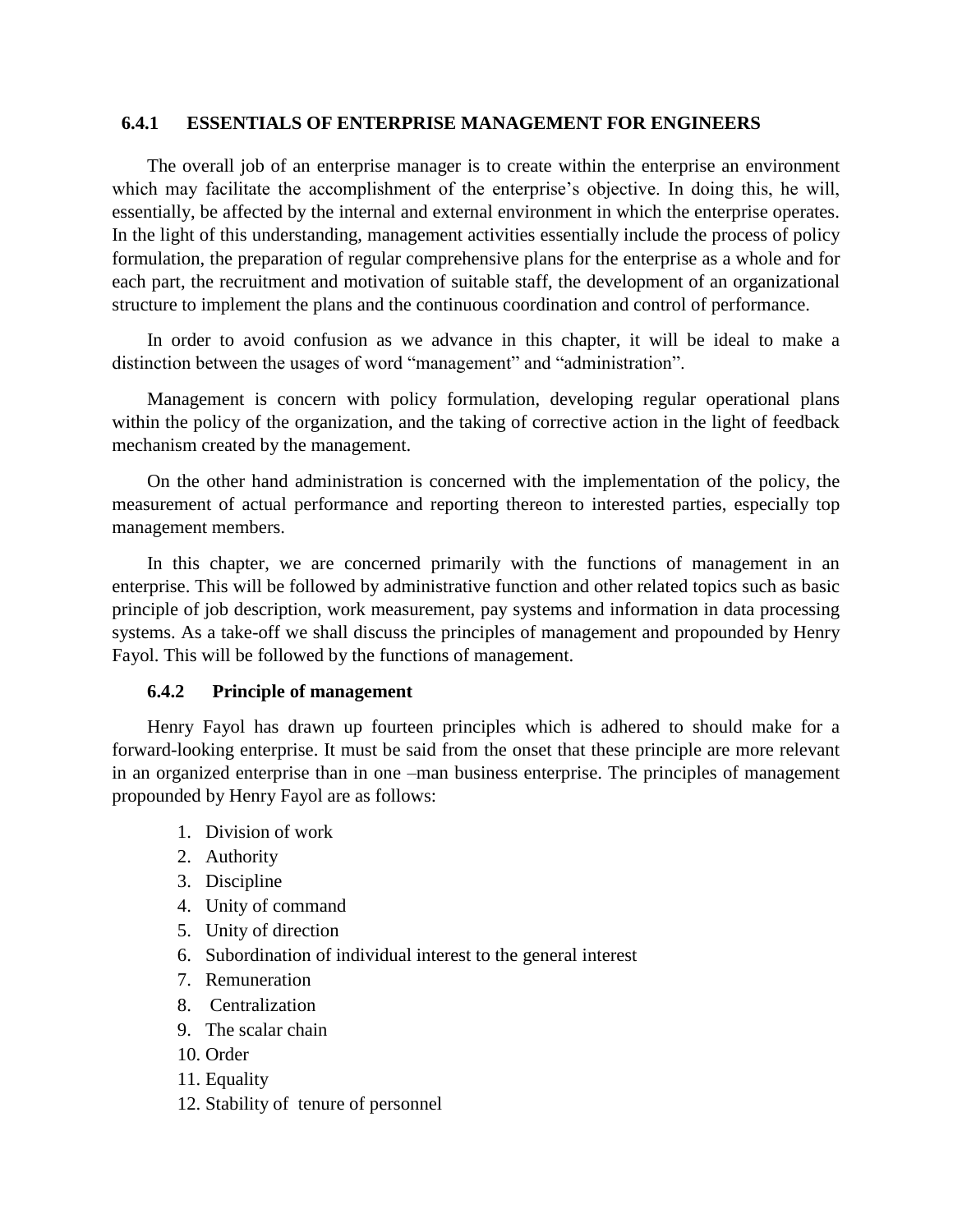13. Initiative

14. Espirit de crops

# **Some of the above principals are given further consideration as follows:**

**(1) Division of work** in enterprises implies existence of specializations which have the capacities of increasing the enterprises performance and consequent increase in output and earning s. Division of work permit reduction in the number of objects upon which attention and effort are directed at the higher levels in an organization. This principle appears to be the best means of making use of individuals and groups of people in an enterprise.

**(2) Authority and responsibility:** Authority is the right you give orders and the power to exalt obedience from subordinates. It must however be realized that authority is conferred on a Manager as a result of the responsibility placed on him. In this regard, authority must be commensurate to ones responsibility within an organization. The best safeguard against the abuse of authority is personal integrity and particularly high moral character of an enterprise manager.

**(3) Discipline** is in essence, obedience and an outward mark of respect observed in accordance with expressed and implied standing agreements between an enterprise and its employees. Discipline therefore makes it mandatory for manager at all levels, just as much as employee, to respect the agreements and thus achieve the necessary organizational discipline. The best means of establishing and maintaining good discipline are: good superiors at all levels; agreements are as faired, Clear as possible and sanctions and/or penalties are judiciously applied.

**(4) Remuneration of personnel:** This relates to the price of services rendered by employees. It should be fair and far as possible, afford satisfaction to both employee and the enterprise. According to this principle, the rate of remuneration should depend firstly on circumstances independent of the employee's worth and the employers will. To a large extent in developed economies and to a lesser extent in developing economies, these external circumstances are: cost of living, shortage or otherwise of labour, general business conditions and the economies, these external circumstances are: cost of living, shortage or otherwise of labour, general business conditions and the economic position of the firm. After these external factors come the consideration of value of the employee and the method of payment in the enterprise.

**(5) Order:** This principal implies materials and social order. With respect to material order all enterprise materials should be in their proper place while social order implies that there must be an appointed place each employee. The employee must be suitable for the place and the place for the employee. For the materials and social order to exit simultaneously there must be good organizational communication, selection of appropriate personnel and proper utilization of enterprise's resources.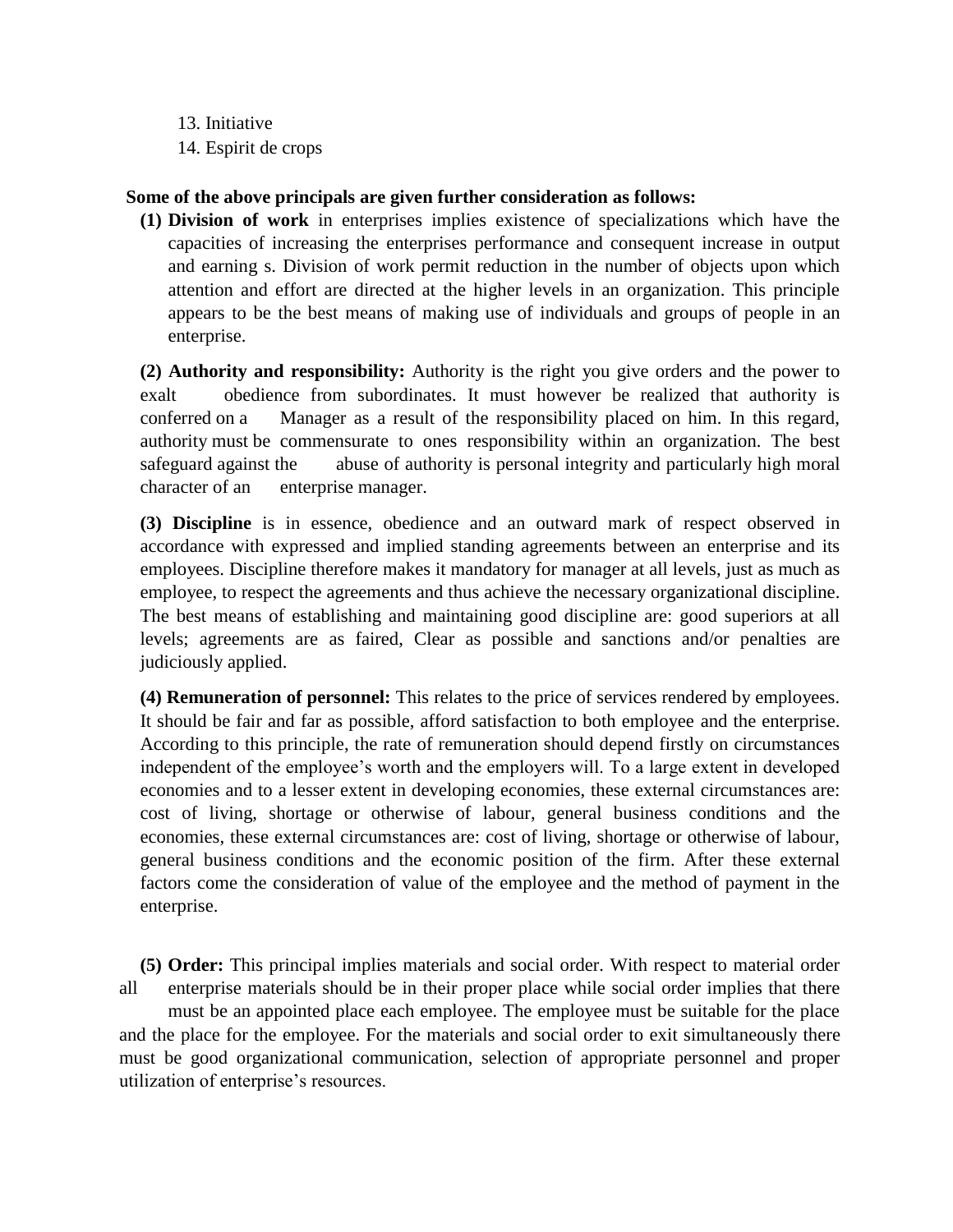### **6.4.3 Functions of management**

The most useful method of classifying managerial functions is to group them around the following activities of management as provided by Henry Fayol in his book "General and industrial management" the functions are planning, organizing, commanding, coordinating and controlling.

**(i) Planning:** A plan is predetermined course of action. A manager's predetermined course of action may include issues like product design, research and development, production, marketing and sales. A good business plan should originate with the identification of an opportunity in the economic environment.

This requires identification of a market need which the enterprise competent to satisfy. From here, the plan must fit in with the overall objectives of the enterprise -- that is to say its objective for being in existence. The steps involved in the strategic planning of a business include:

- A. An analysis of the business environment which include economic , social, technological, legal and political factors;
- B. The identification of the key characteristic of the industry of which the enterprise in question is a part;
- C. The identification of future opportunities and risks;
- D. An appraisal of the enterprise's own strengths and weaknesses in light of product service knowledge base, technological and function expertise. Other areas of keen appraisal should include capabilities of existing market, production, financial and other administrative personnel;
- E. Consideration of the enterprise's capability to adapt to changes iin the market condition;
- F. The formulation of regular detailed plans for the implementation of the policy;
- G. Formulating implementation policy;
- H. Design of feedback mechanism for determining actual performance;
- I. Taking of corrective action when deemed necessary.

In the light of the foregoing, it will be apparent that planning forces enterprise manager to look ahead and formulate appropriate policy it reference to market needs and the enterprise's competence.

**(ii) Organising:** Organisation means the mobilization of the necessary enterprise resources to achieve the predetermined business plan. In addition, it is also concerned with developing an organisational structure that is suitable for the implementation of plan formulated by top management. The development of an enterprise structure involves an establishment of roles bt identifying while at the same time listing the activities required to achieve the purpose of an enterprise. Furthermore it include grouping of identified activities and the assignment of such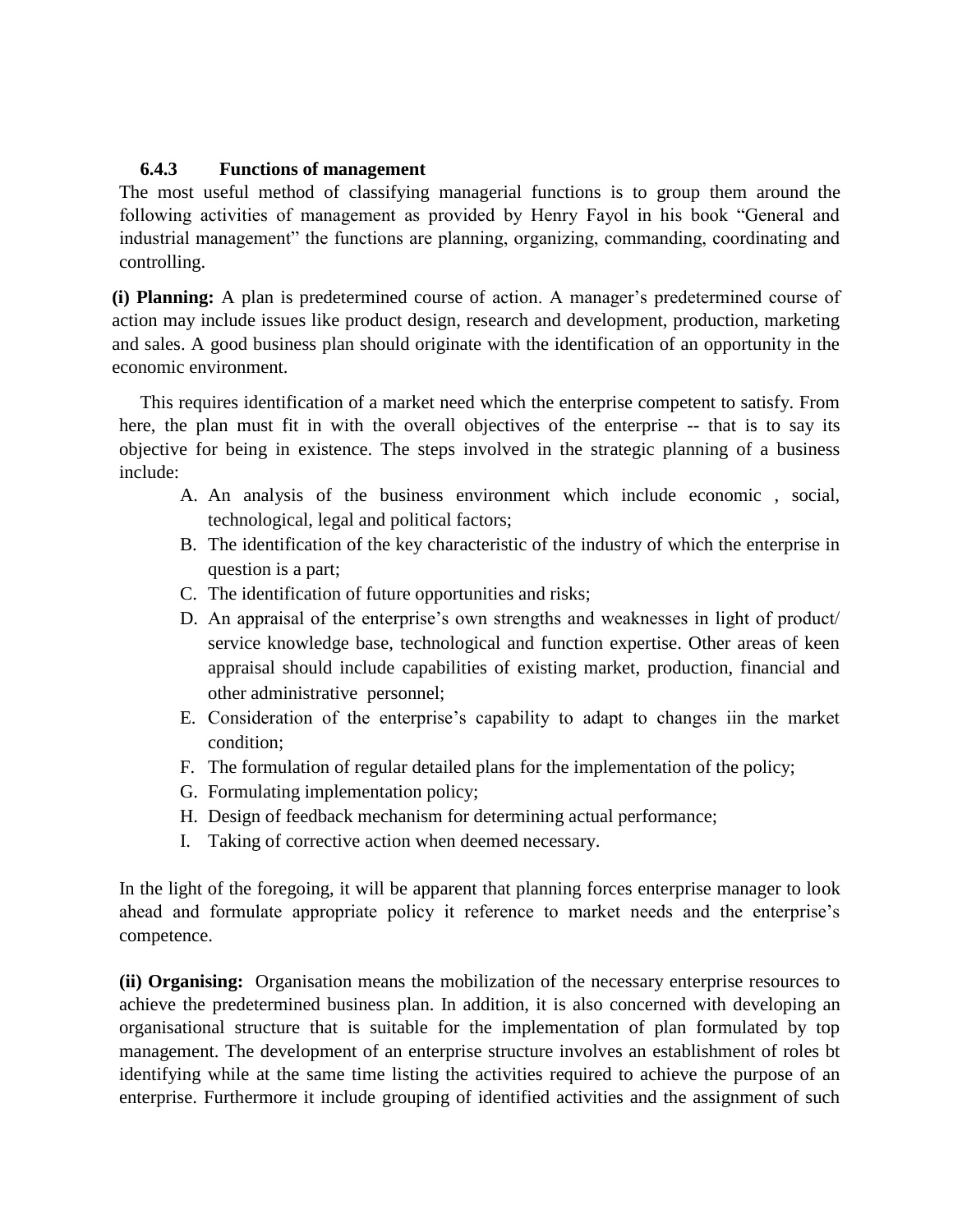groups of activities to a manager, along with delegated authority to carry them out. It also involves the provision of coordination of authority and informational relationship both horizontally and vertically within the organization

.

From the foregoing, it will be apparent that organising involves delegation of duties at all levels. In this regard, in order to have organising success the manager must be someone "who sense enough to pick good people to do what he/she wants done, and enough self-restraint to keep from meddling with them while they do it".

**(iii) Directing / commanding:** The central focus of this function of management is on proper leadership, motivation and communication. This is because the management has the function of recruiting suitable staff for the positions created by the enterprise structure and motivating such staff appropriately. The key to motivation in this context, must be said to be at a point where the expectation of an employee coincides with the enterprise's expectation of him. However, the attainment of this point is by and large contingent upon the leadership styles of the management. In other words, the leadership styles of an enterprise's executives can influence the motivation of staff recruited into an enterprise.

The problem with this function is that if there should be a fault in commanding or directing the staff, it can completely nullify all the work and can consequently make the attainment of enterprise's objectives difficult. Due to the fact that management commanding functions is poor in developing economies, hence the government parastatals and other government agencies are short-performing.

**(iv) Coordinating:** Coordination is the continuous process of matching all the activities in an enterprise in the direction of planned enterprise goals. In this regard the enterprise manager should always ensure that activities in the production department are related to that in the sales and that of stocks to production and expenditure to financial resources.

Among the conditions of achieving coordination is the direct contact principles which state that that coordination may be achieved through inter-personal, vertical and horizontal relationships of people in an enterprise. The basis of this principle is that schedule officers in an enterprise exchange ideas, ideals prejudices and purposes through direct personal communication much more efficiently than by any other method. In this way people achieve both common and personal goals. This presupposes that such an interaction is not an informal type of communication that can destabilize the formal organizational goals.

Another principle stresses the importance of formulating coordination policy at the early stages of planning and policy making. This presupposes that all relevant departmental heads to be involved in the execution of the plan would internalize the formal enterprise goal which forms the basis of unifying and timing them.

Apart from the above principles, there are other methods of establishing coordination in a business enterprise. One of the basic ways of establishing such coordination is the drawing up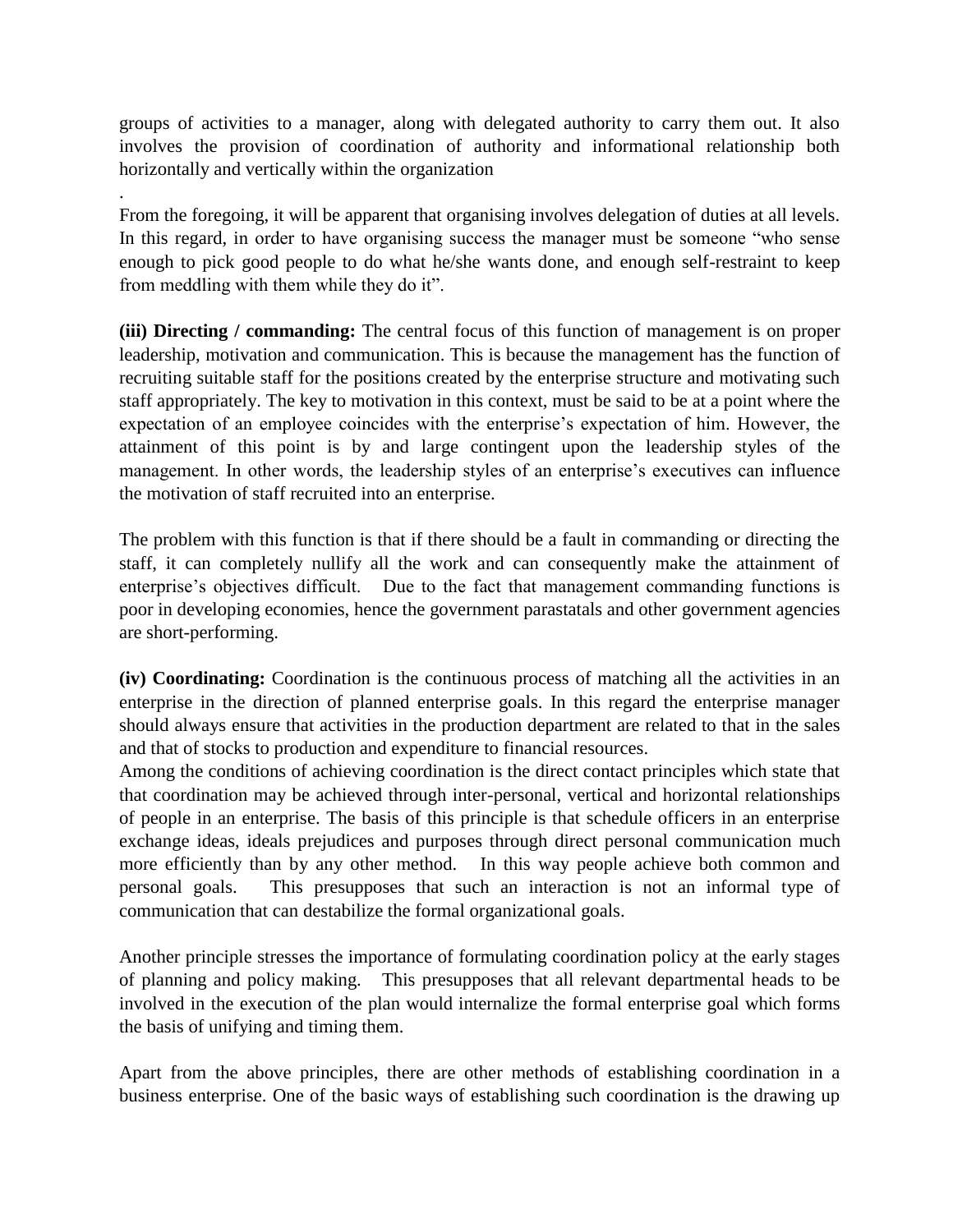of an organization chart the chart would outline the framework within which the enterprise will operate as well as illustrate the relationships and coordinating links within the organization. In addition to the formulation of organization chart, there should be terms of references for the various jobs within the organization.

Thirdly, budgetary control method can be employed. This will be discussed in detail in a separate chapter. For the meantime it will be noted that this method involves every aspect of the organization working towards the fulfillment of enterprise goal.

Fourthly, apart from providing an organizational framework within which coordination can be achieved the Chief Executive of an enterprise may employ meetings as a mechanism for ensuring coordination. This method presupposes that members sitting on the committee meetings are properly selected or elected and that the meetings are properly held, conducted and remain meaningful. For the purpose of coordination, the following committee meetings may be established finance committee, budget committee, joint consultation committee etc. etc.

In addition, the following supplemental methods may be considered in the interest of achieving enterprise coordination. These are, the use of memoranda of instruction from the management, policy manuals, sales manuals and other sets of rules regarding other matters relevant to the success of an enterprise plan. It will seem apparent from the foregoing that the main focus of coordination is the need for continuous interchange of information among relevant organizational actors working towards the realization of enterprise planned goals.

**(v) Controlling:** Control is the continuous management process of measuring results of an enterprise in relation to the targets set for it as a whole. It is also a process of measuring the performance of each constituent part of the enterprise in the light of the overall enterprise goal. And when deviation occurs it is the duty of the management to take control action most advantageous to the enterprise.

The following are typical management control areas as identified by their individual techniques: budgetary control, production control, stock control, debtor control, internal audit, quality control, financial analysis and external audit report.

In the main, control is facilitated by setting and popularizing targets among the executor of the plan, measuring performance against targets, establishing appropriate feedback mac appropriate feedback mechanism for checking results, evaluation of result and managerial decision to check deviation.

**(vi) Management Techniques:** Techniques are essentially reliable ways of doing things or methods of accomplishing a given result. In all fields of practice, techniques are important. This is true in management too. Among the most notable management techniques are budgeting, network planning and control as in the critical path analysis, rat-of-return on investment control, managing by objectives and decision tree analysis. As ways of doing things, techniques normally reflect theory and provide a means of helping enterprise managers to undertake actively. Let us take a more detailed consideration of these techniques.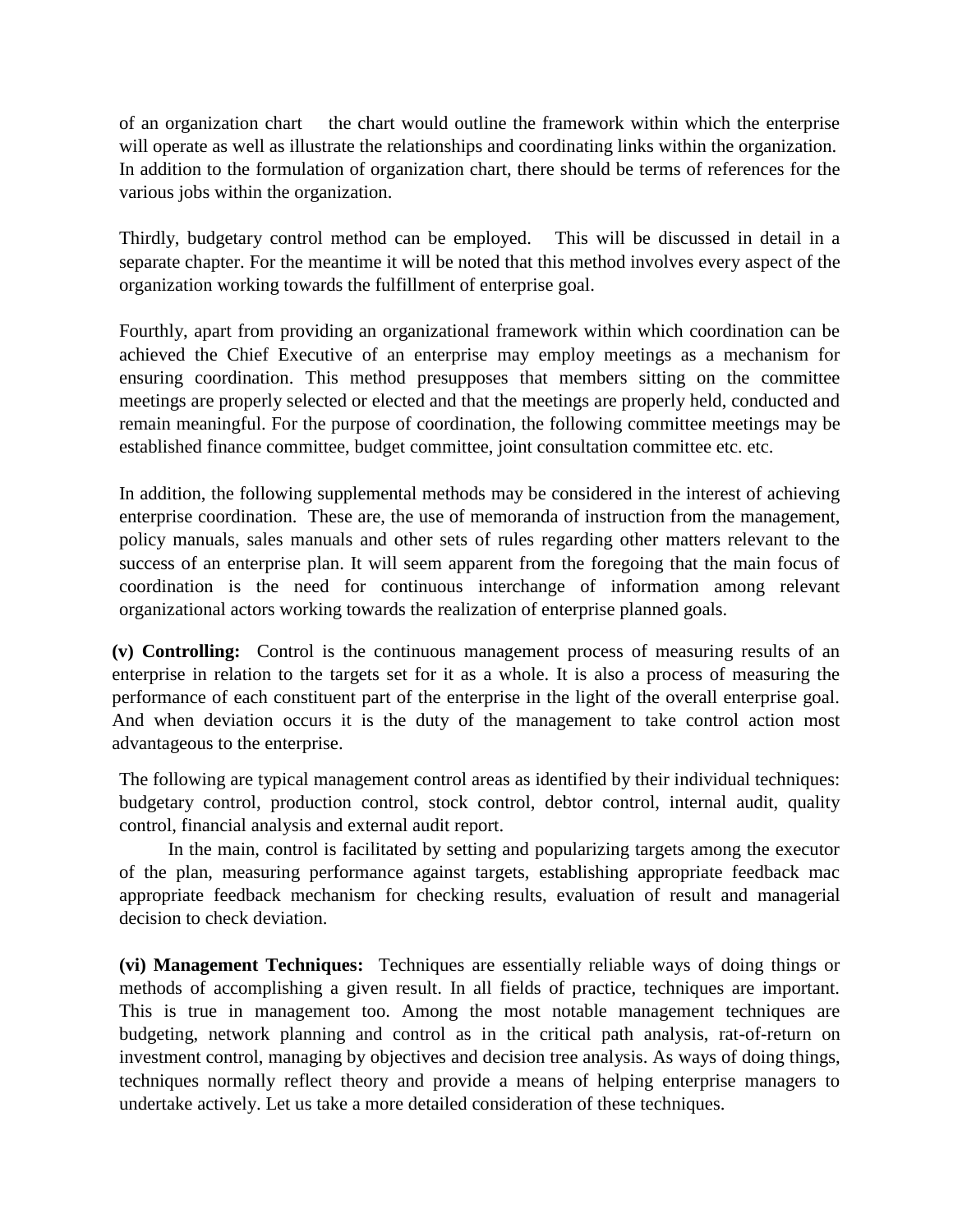**(vii) Budgetary control:** Budgetary control is an important technique used by management for the purpose of controlling enterprise income and expenditure. Such control is achieved by preparing budgets relating to the various enterprise activities, comparing actual. Performance on monthly or bi-monthly basis with budgeted performance, thus progressively revealing budget variances and progressively taking corrective actions as appropriate. It must be noted that budgets are therefore quantitative measurements of the enterprise activities over a given time span, i.e. so much output in a week, so many units in a month, the number of goods to be bought e.t.c.

# **In essences the following managerial activities:**

- (a) The preparation of a forward plan for carrying out enterprise's objectives and the expression of such objectives in quantitative and monetary measurements.
- (b) The allocation of responsibilities by means of fictional and departmental budgets for achieving enterprise objectives/plan.
- (c) The formulation of quantifiable standard of performance for the enterprise functional departments, such as sales/marketing, production and stores.
- (d) The creation of an information service which is capable of prompt and effective comparison between established management standard and performance of each departments and sub-departments of the enterprise.
- (e) The establishments of a system of revising the plan when such revision is dictated by technological changes or the external changes necessitating amendments to corporate policy and objectives.

From the forgoing it can be deduced that budgetary control method can serve as strong motivational force at all levels of an enterprise for the fulfillment of it objectives.

**6.4.4 Critical Path Analysis (CPA):** Critical path Analysis is the assembly of techniques used for planning, progressing and controlling operations (of all kinds) which are made up of a number of separate and parallel activities. The techniques constituted in a critical path analysis (CPA) are programme/ project Evaluation are review technique (PERT), critical path method (CPM) and resources allocation and multi- project scheduling (RAMPS).

There are two main lines of approach to CPA. The first approach is he comprehensive approach which covers the use of three constitution techniques with respect to time, cost and resources allocation. This is often used in a relatively straightforward project.

The second is the individual approach in which the individual technique is employed to plan for more complex types of project. In context the PERT method is applied for the determination of the minimum project/programmes completion time; CPM is employed to determine the minimum project/programme costs and RAMPS for the most effective use of resources. It will be necessary to point out that these methods often overlap in application. Their common feature is that they all use the network diagram and critical path as their basic tool.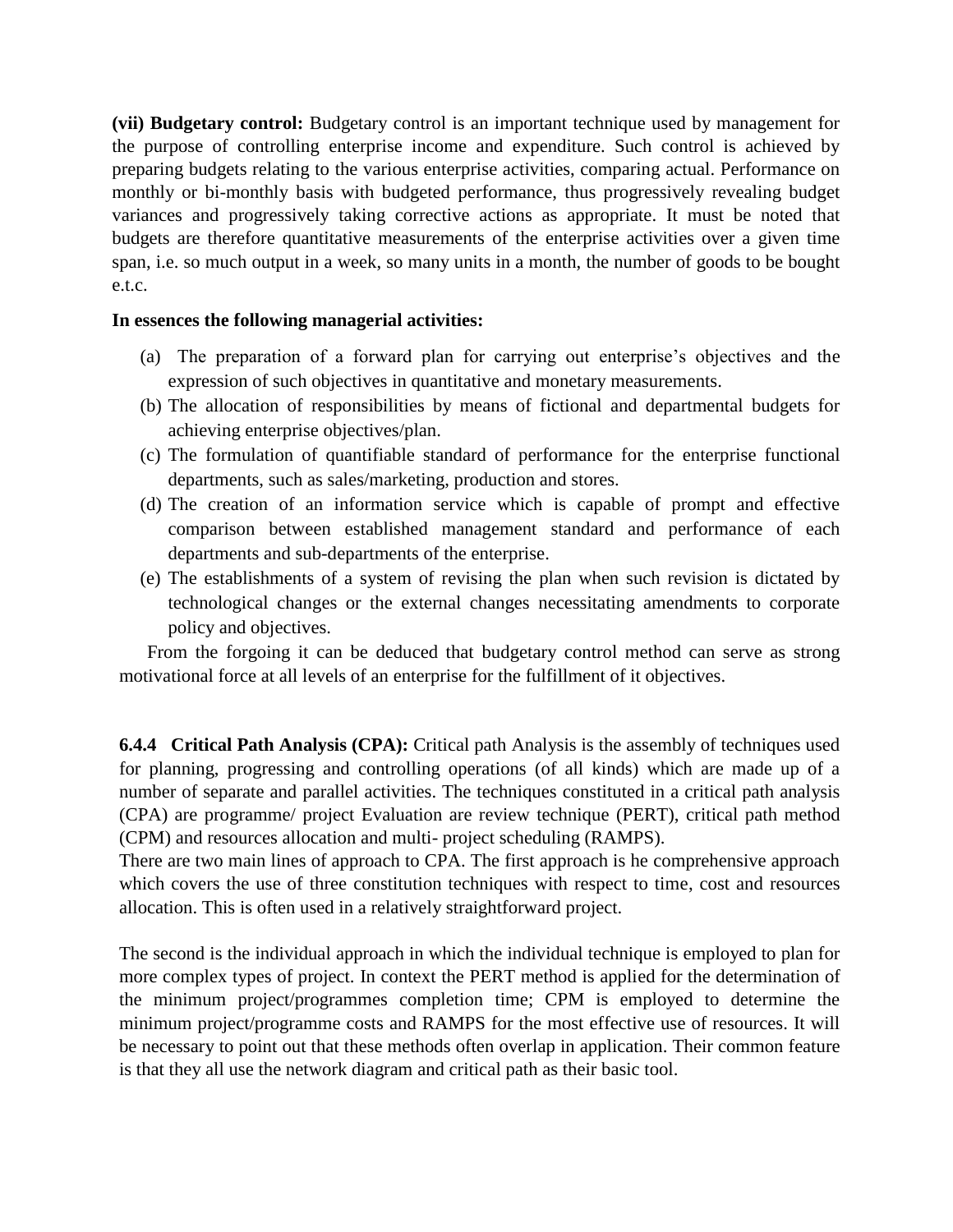For maximum efficiency CPS as a management techniques is commended for the fact that it assists management to identify the minimum time of a project, cost of executing a project and I also assist the management in ensuring that the available enterprise resources – men, materials, machinery and money – are used in the most effective and economical way. Although these characteristic of the method does not always harmonies between time and cost, it nevertheless assist the management to evaluate all relevant factors thereby helping to make an optimum balance decision.

Typical of the operators which lend themselves to the CPA techniques are production processes, building and construction work, plant maintenance, research and development project, marking and publicity campaigns, installation of organisations and systems and similar multi- activity projects. Advantages of network plan in CPA include possibility of visualizing a complex project, determination of the critical path, possibility of studying the effect of changes are made possible, can be used to plan a project from start to finish, it can be repotted to resemble a Gantt chart with a time scale to ensure that the planned are met. Again it enhances control of slippage and delays and the effects of increasing resources can be objectively examined.

**6.4.5 Management by Objectives (MBO):** Management by objectives as a management technique has been described as a practical and professional way of running a business in that it is a management technique which continuously seeks to fuse together the objective of an enterprise with that of its managers. The technique is based on the concepts that unless you identify where you are to go, you are unlikely to get there; and unless you know what you want to achieve you are unlikely to achieve them. In fact it is a very useful technique for achieving coordination in an enterprise. This is so in that MBO employee a process whereby the superior and subordinate managers jointly identify the organisation's common goals, define each individual's major areas of responsibility in terms of result expected, and use these measures of as guides for operating their unit and thereby facilitating assessment of the contribution of each of its members.

Typically, MBO starts at the top of an enterprise, where a sequence is established for setting and reviewing objectives. This sequence comprises a rudimentary calendar of events that take place cyclically in two years periods. At the top of an enterprise, a long terms plan and policies are established with reference to (a) where the enterprise wishes to go; (b) where it is now and (c) how it is going to get from where it is now to where it wants to get to.

How to set strategic objectives. The first step in goal setting is to determine the ordinary calendar of events which must followed in the enterprise. This entails consideration of some events that occur prior to the beginning of the target year and some events which will occur during the year in view.

The second step will be the establishment of strategic objectives with reference to the following enterprise's internal factors: strengths, weaknesses, problem, threats, risks and opportunities.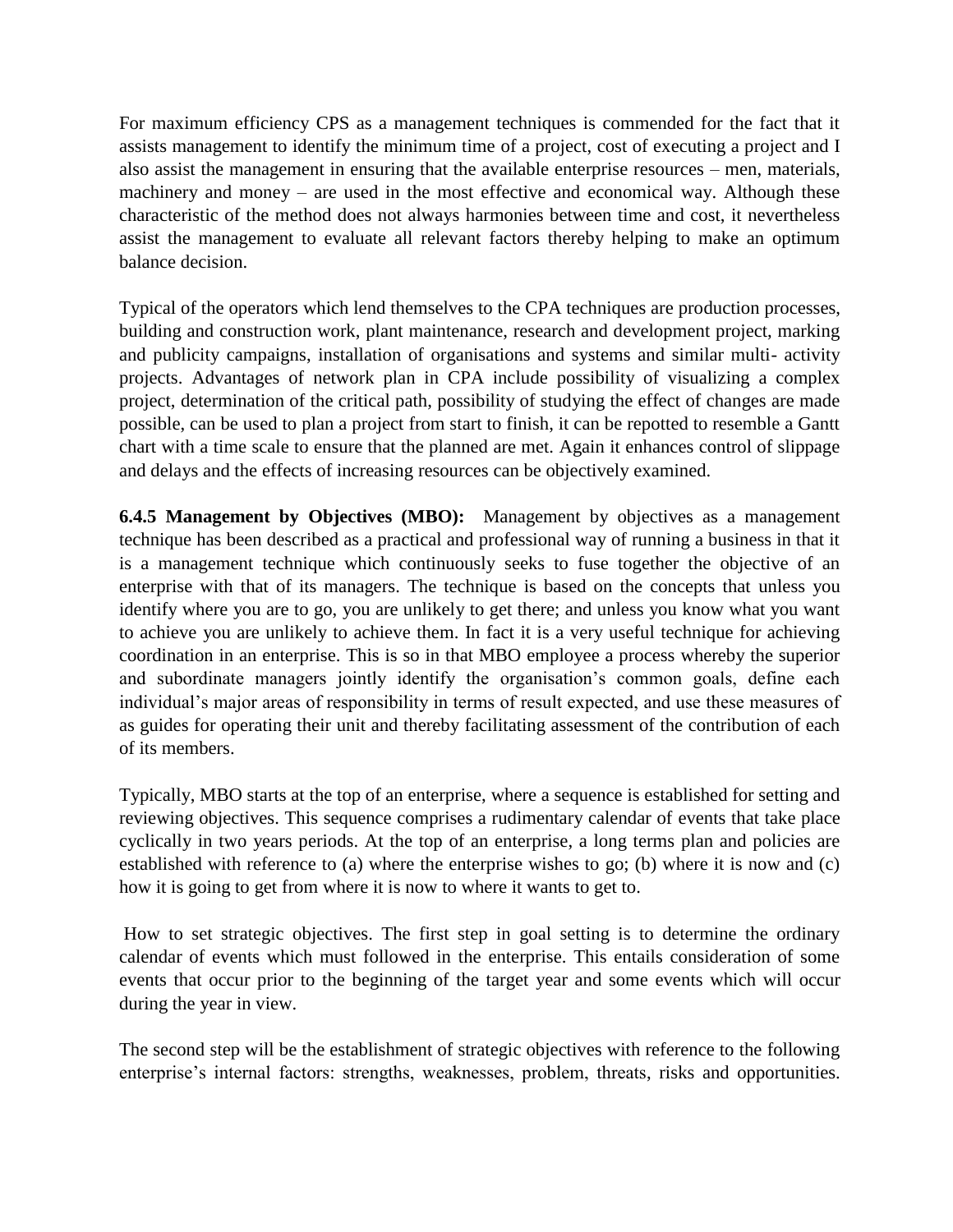This could be followed by an establishment of strategic options/alternatives with relative consequences of each option/alternatives identified.

Having established alternative objectives, the enterprise may proceed to establish operational objectives. However, this should not be concluded until the management of the enterprises has been able to give satisfactory answer to the question: "are we doing the right thing?" This thinking session may have to be done by the board of directors' or the committee to the board.

The strategic goal of the enterprises should be expressed with clarity in order to define expected long-run goal. An example of a strategic goal statement might be ABC Nigeria Ltd. Will become the leading publishers of tertiary textbooks by the year 1992.

How set operational objectives. At the beginning of the operational year, each manger and subordinate manager conducts a formal dialogue on specific operational objectives for the coming year for the subordinate position. Before this discussion, however, each must have reviewed the present situation, the result of the previous year and some of the more likely requirements for change. The implication for the superior manager and subordinate manager is that they both have to be present at the meeting armed with relevant information. For example, the superior manager must come for the meeting armed with information about budget limitations and strategic goals which have been agreed upon either at the board level or at the management committee level, while the subordinate manager also comes with some expectations and knowledge of his or her own strengths, weakness and problems as well as threats, risks and opportunities in the environment for the enterprise.

After this session, the superior manager and the subordinate manager agree on short-term objectives after which they meet periodically, say every three months to review progress in setting the first short-term objectives the stages may be in this order.

- a) The superior manager and his subordinate jointly analyse the subordinate's job with reference to areas of main responsibility, results to be achieved within the first three months plus means of measuring and monitoring the work progress.
- b) The job holder and his senior manager then agree on short-term objectives.
- c) Formulation of job improvement plan.
- d) At regular intervals, the job holder and his superior should come together to review the job and to measure actual achievement against those set in the short-term objectives.
- e) If achievement does not measure up to objectives, action will be identified for the future which will enable the job holder to achieve better results. After this another short-term objectives are set to achieve better results. .

The main implications of the MBO technique to the superior and the subordinate are commitment and responsibility. To the subordinate, the MBO will compel him to make some promises of responsibility to his superior whose opinion is important to his progress in the